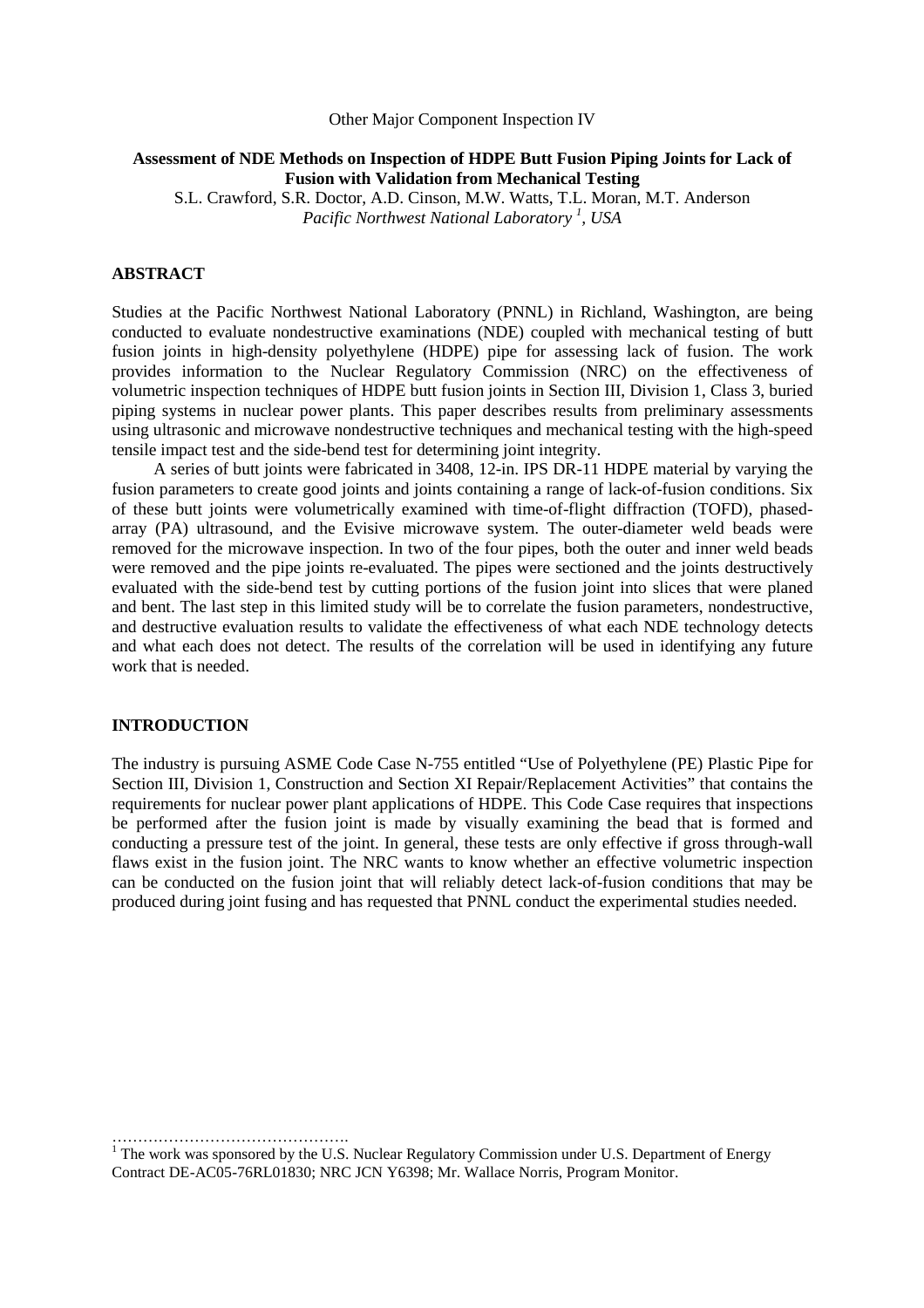### **MATERIALS**

A series of heat-fused, butt-welded joints in 12-in. (30.5-cm) IPS DR-11, 3408 pipe material was supplied by James Craig at McElroy Manufacturing, Inc. Six fusion conditions as listed in Table 1 were provided with four joints made for each condition. The first five conditions were expected to produce a LOF in the joints and the sixth condition represented the ASTM F2620 Procedure [1] with expectations of producing a good joint.

| <b>Fusion Condition</b> | <b>Description</b>                                                 |  |  |
|-------------------------|--------------------------------------------------------------------|--|--|
|                         | Fusion pressure during heat cycle                                  |  |  |
|                         | Fusion pressure during heat cycle plus 20 sec open/close           |  |  |
|                         | Fusion pressure during heat cycle plus 10 sec open/close           |  |  |
|                         | Long open/close time only (20 sec)                                 |  |  |
|                         | Grease in joint area – print line area after heating               |  |  |
| O                       | Good joint fused with 75 psi interfacial pressure and 425°F heater |  |  |
|                         | surface temperature                                                |  |  |

Table 1 - Butt weld fusion conditions

# **NON-DESTRUCTIVE EVALUATION**

The entire set of pipe joints was evaluated with the ultrasonic TOFD technique and by visual testing (VT). A subset of the pipes was further evaluated with ultrasonic PA and microwave technologies.

# **Visual Testing**

Each of the outer-diameter (OD) weld beads was examined for pitting or other anomalies in the vgroove as well as mis-shaped beads. Detected small holes in the v-groove were documented. Additionally, profiles were acquired from the 24 pipe joints at 8 equally spaced circumferential positions or every 45 degrees. The left and right weld bead widths, total width, and left and right bead heights were measured from these profiles. According to the ASTM Standard F2620 [1] on heat fusion joining of PE pipe, the weld bead should be rounded and uniform in size and shape on both sides and roll back to the pipe surface. The width of the beads should be approximately 2 to 2½ times the bead height. The v-groove between the beads should not be deeper than half the bead height (see Figure 1).



Figure 1 - Required weld bead dimensions and shape [1]

The v-groove depth was not specifically measured but cursory observations showed acceptance of the joints based on v-groove depth. Weld beads also did roll back to the pipe surface. The criterion that caused a rejection of more than half of the pipe joints was in the bead width-to-height comparisons. These values are plotted in Figure 2 for the 24 pipe joints. Data representing the 12 pipe joints that were made under the condition with fusion pressured applied during the heating cycle are on the right. All but 3 data points lie above the acceptable 2.5 bead width-to-height ratio line.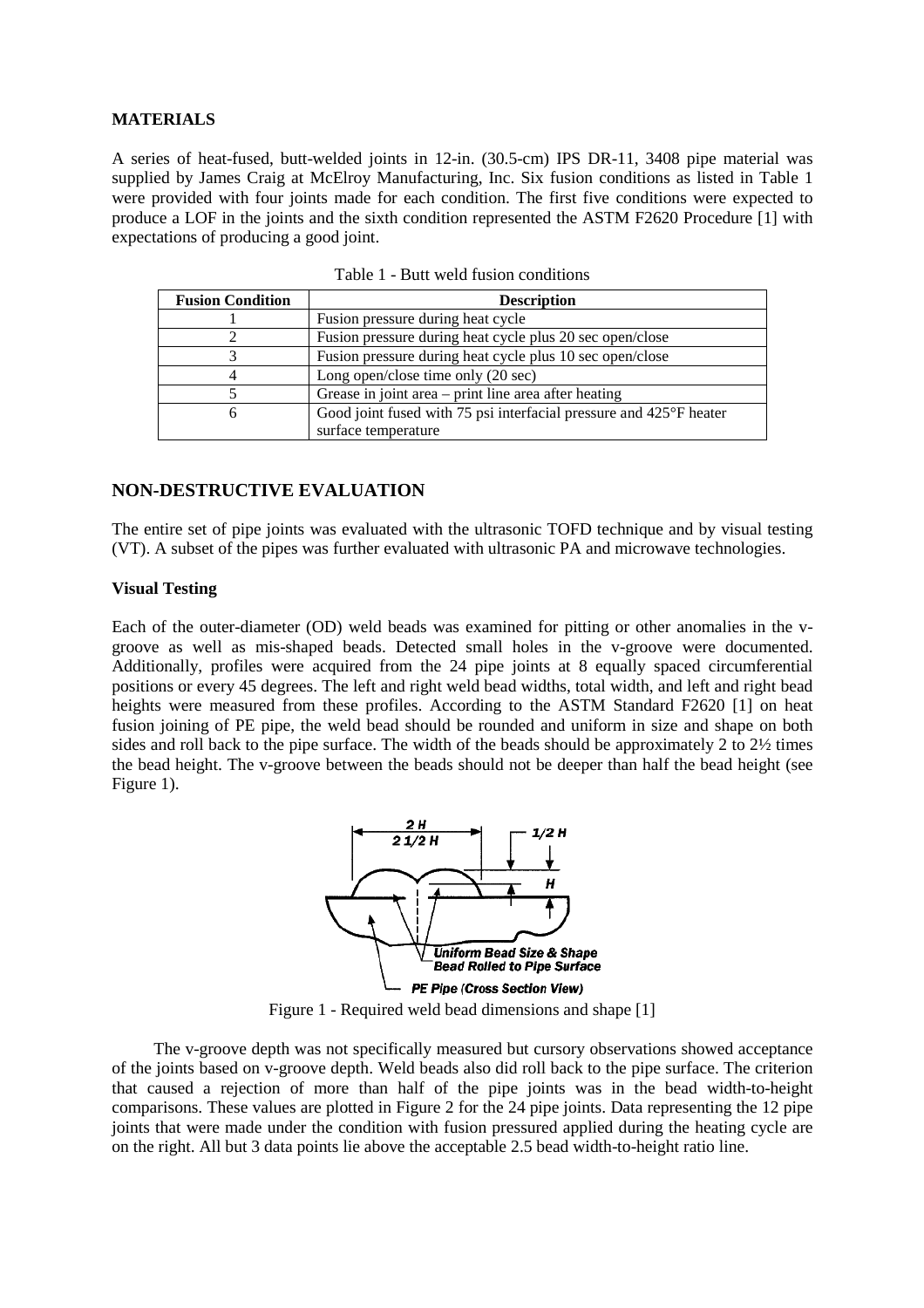Data representing the other 12 pipe joints that were fused in the standard mode or absence of fusion pressure during the heat cycle are on the left. All of these bead width-to-height values are above the minimum acceptable 2.0 value and only 2 points fall outside the range on the high side (above 2.5) and would be rejected.



Figure 2 - Weld bead width-height values for the 24 pipe joints. The valid range is between 2.0 and 2.5.

### **Ultrasonic Evaluation**

Initial ultrasonic evaluations were performed with the TOFD technique. All 24 pipe joints were evaluated by NDT Innovations in partnership with Fluor while 12 of the pipe joints, 2 at each fusion condition, were examined by PNNL personnel. Later the same 12 pipe joints were evaluated with a 4- MHz integral wedge PA probe. Finally, a select 4 pipe joints at different fusion conditions were inspected with a 1.5-MHz PA probe fixed to a removable gel wedge. The gel wedge was implemented to introduce higher refracted angles in the HDPE material than a standard Rexolite wedge material would allow.

The next three figures display TOFD and PA results from the first quadrant in pipe joints 123 (top left), 127 (top right), and 1223 (bottom). These images represent approximately 10 inches (254 mm) of circumferential extent. Pipe joint 123 represents fusion pressure during the heat cycle (condition 1). Pipe joint 127 represents fusion pressure during the heat cycle and an added 20 sec open/close time before fusing (condition 2). This condition is the most severe and accordingly produces the strongest NDE flaw indications. Pipe joint 1223 represents fusion according to the accepted standard procedure (condition 6) and should produce a good joint.

TOFD data as acquired by Fluor/NDT Innovations is displayed in Figure 3. The arrows mark indications called by the inspectors. TOFD data acquired by PNNL is displayed in Figure 4. The Fluor/NDT Innovations data does not show a strong near-surface signal and is in general more sensitive to the material. PNNL data is unprocessed and acquired with commercially available probes. Figure 4 shows the flaw indications detected in pipe 127, which is the worst fusion condition of the five conditions expected to produce lack-of-fusion. A marginally suspect region was noted in pipe 1223 with the dashed line and no indications were found in pipe 123. Finally, the PA data is displayed in Figure 5. These images represent B-scan, end view images acquired at the angle specified in the image. Again, pipe joint 127 clearly shows defect responses while the other two pipe images do not exhibit flaw type responses.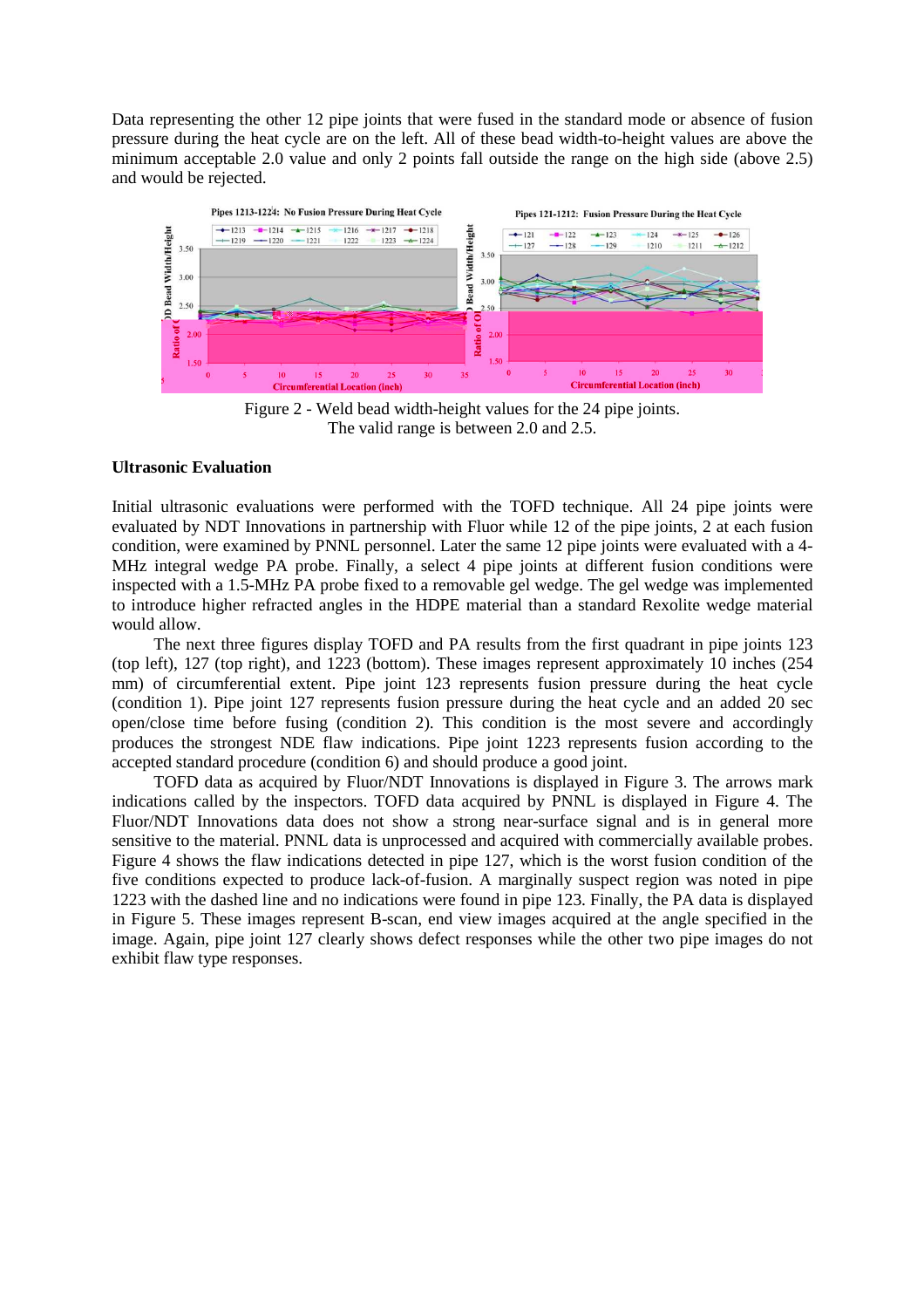

Figure 3 - TOFD data from the first quadrant of pipe joints fused under conditions 1 (top left), 2 (top right) and 6 [(ideal) bottom]. The data were acquired by Fluor/NDT Innovations.



Figure 4 - TOFD data from the first quadrant of pipe joints fused under conditions 1 (top left), 2 (top right) and 6 [(ideal)bottom]. The data were acquired by PNNL.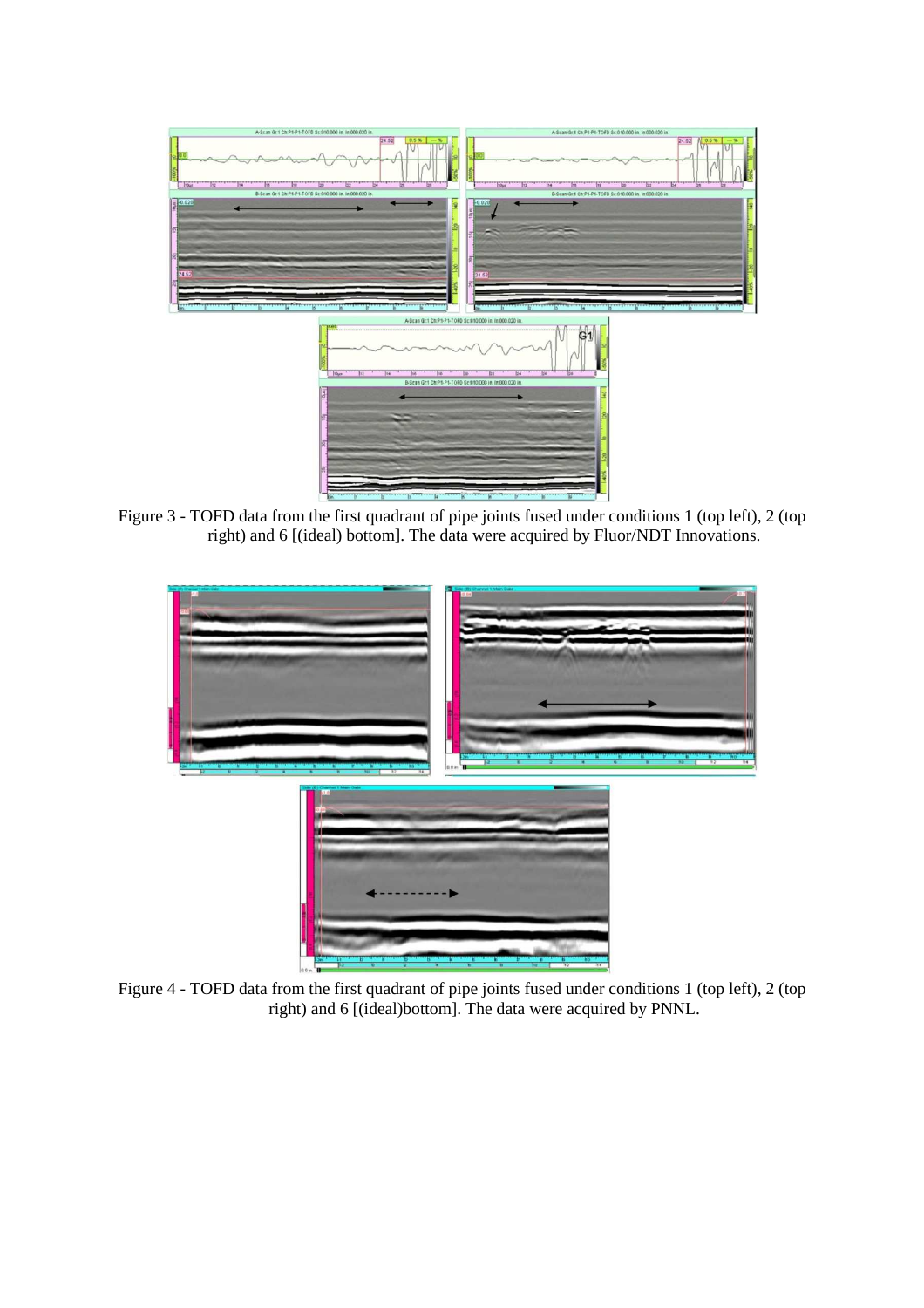

Figure 5 - Phased-array data from the first quadrant of pipe joints fused under conditions 1 (top left), 2 (top right), and 6 [(ideal) bottom]

# **Microwave Evaluation**

The Evisive microwave technology was patented in the early 1990s primarily for the inspection of dielectric materials such as rubber and soft plastics. Delaminations, cracks, impurities, and the like cause a change in the dielectric constant of the material, which is detected and imaged as a specimen is scanned. Six of the pipe specimens, one for each fusion condition, were examined by Robert Stakenborghs at Evisive [2]. The OD weld beads were removed in order to scan the pipe joints. Data images are presented in Figure 6 for pipe joint 123, 127 and 1223. Each image represents 40 inches (1016 mm) or the full circumference of each pipe. Initially identified problem areas are circled. PNNL is still collaborating with Evisive to evaluate detection sensitivity for flaws as well as assessing base material.

### **NDE Data Summary**

The results from all of the NDE were compiled into summary graphics to facilitate the comparison of results and to feed into the destructive evaluation (DE) to follow. The listed inspections include ultrasonic TOFD as performed by Fluor/NDT Innovations and PNNL, and PA as performed by PNNL and some limited inspections conducted by Structural Integrity. Also included are the Evisive microwave data and VT data as observed from pin holes or anomalies in the v-groove area and VT from bead profile measurements. Specimen summaries for the first quadrant of pipe joints 123, 127, and 1223 are displayed in Figure 7. Indications were found in each of the quadrants by multiple techniques. Dotted lines indicate marginal calls where there was an NDE response but not a typical flaw response. The highest occurrence of detected flaw indications is in pipe joint 127, fused under the most severe condition.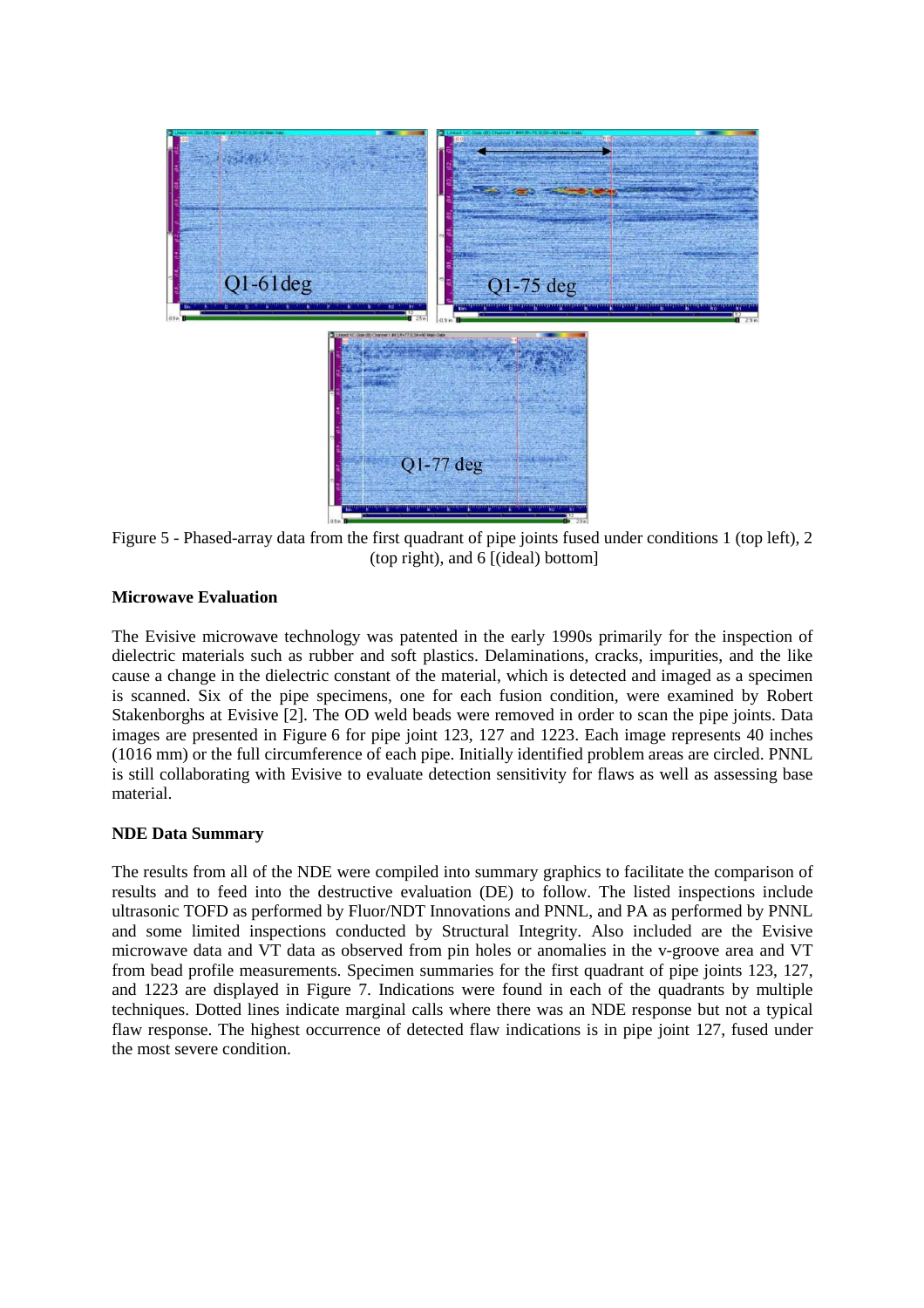

Figure 6 - Microwave data from all four quadrant of pipe joints fused under conditions 1 (top), 2 (middle) and 6 [(ideal) bottom]



Figure 7 - Compilation of NDE flaw indications for the first quadrant from pipe joints 123, 127 and 1223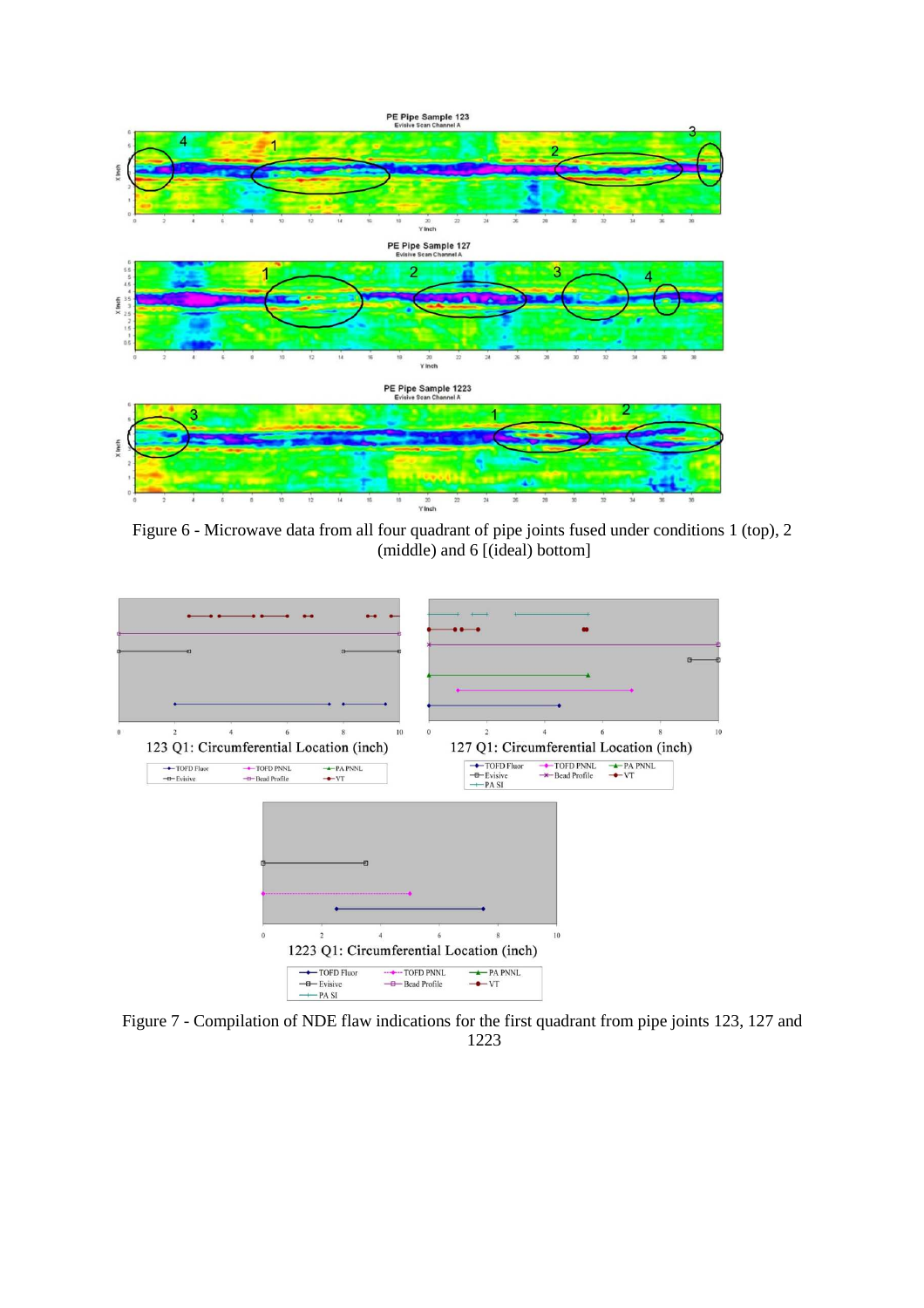### **DESTRUCTIVE EVALUATION**

Based on the earliest ultrasonic testing, an initial six sections of three pipe joints were destructively evaluated with the high-speed tensile test. The testing was performed by James Craig at McElroy. This work has been previously reported [3] and is summarized in Table 2. The testing was surprising in that the "good" joint (1224) failed. The other two joints showed mixed results. At this point, PNNL began investigating other types of mechanical testing.

| <b>Failure Mode</b>                                                                      | <b>Failure Location</b> | Pipe <sup>(a)</sup> | <b>Fluor Call</b> | <b>PNNL Call</b> |  |
|------------------------------------------------------------------------------------------|-------------------------|---------------------|-------------------|------------------|--|
| Ductile                                                                                  | O/S                     | 1215                | good              | good             |  |
| Ductile                                                                                  | O/S                     | 1215                | bad               | good             |  |
| <b>Brittle</b>                                                                           | <b>HAZ</b>              | 126                 | bad               | bad              |  |
| <b>Brittle</b>                                                                           | <b>HAZ</b>              | 126                 | good/bad          | good             |  |
| <b>Brittle</b>                                                                           | <b>HAZ</b>              | 1224                | good              | good             |  |
| Ductile                                                                                  | <b>GAGE</b>             | Base                |                   |                  |  |
| Ductile                                                                                  | GAGE                    | Base                |                   |                  |  |
| Ductile                                                                                  | GAGE                    | Base                |                   |                  |  |
| $\sqrt{^{(a)}}$ Pipe 1215 – condition 4, Pipe 126 – condition 2, Pipe 1224 – condition 6 |                         |                     |                   |                  |  |

Table 2 - High speed tensile test results

After further discussions and community input, PNNL was directed to the guided bend test as documented in a Plastic Pipe Institute (PPI) draft technical note. The basic guided bend test places either the pipe ID (root bend), pipe OD (face bend), or entire joint (side bend) in tension with a die and plunger arrangement. The plunger or mandrel radius of curvature is designed to be approximately two times the pipe wall thickness (or test coupon specimen thickness). With this radius, a 23% or greater strain is placed on the specimen as it is bent, which is above the lower limit in yield strain. The bend test as outlined by ISCO Industries [4] states a 38% strain is produced in the material. To prepare material for this test, the pipe was cut into 0.75 to 1 inch (19.1 to 25.4 mm) strips that were then run through a planer. Three of the tested strips are displayed in Figure 8. The left and center images are from pipe joint 1224, fused under the standard procedure. The bend test showed no failure on the left specimen, which represents the 3-inch (76.2-mm) circumferential position. A brittle failure is observed in the center image, acquired at 1-inch (25.4-mm) circumferential. A brittle failure is also noted in the right image, acquired from specimen 127, worst fusion condition, at 36-inch (914.4 mm).

Every one of the seven tested strips from pipe joint 127, worst fusion condition, failed in the brittle mode by the side-bend test. This joint was selectively tested at positions containing flaw indications and at positions without flaw indications. Each piece failed rapidly; that is, minimal plunger displacement was needed to cause failure. From this result, PNNL assumed that the entire pipe joint would similarly fail and it was not tested further. Pipe joints from the remaining five fusion conditions were subjected to the bend test over two full quadrants. The results of these bend tests were color coded for a summary presentation. Figure 9 displays the results from pipe joints 123 and 1223, fusion conditions 1 and 6, respectively. Quadrant 1 starts at the top zero mark and proceeds counterclockwise. A green region represents no flaw, light green indicates a small flaw with both ID and OD ligament intact, yellow indicates the joint opened but had either an intact ID or OD ligament, and the red indicates a through-wall failure. The other tested joints similarly had good regions and regions that failed. PNNL is currently evaluating these finding and correlating the DE and the NDE results.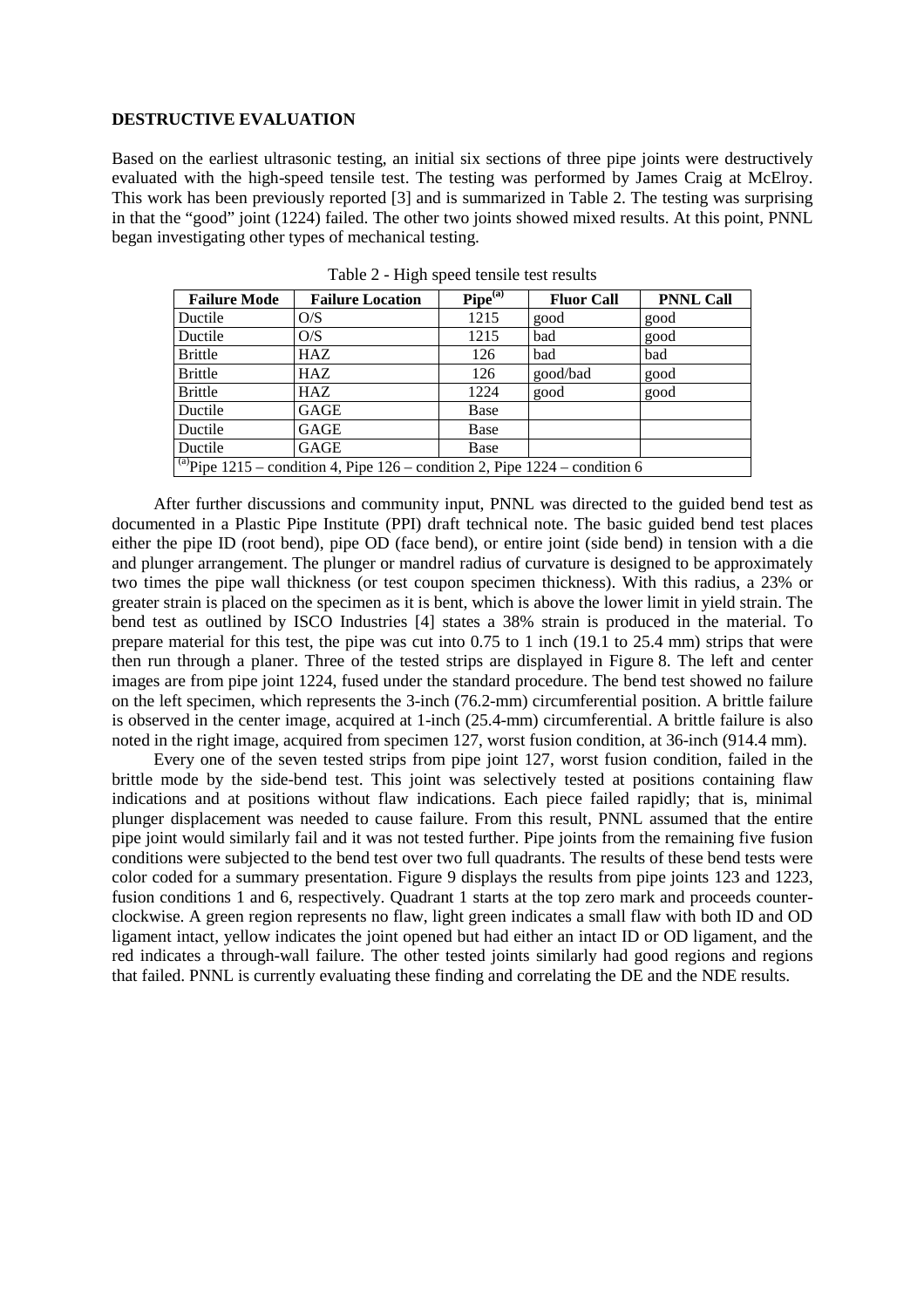

Figure 8 - Bend test results on pipe joint 1224 (standard fusion procedure), left two images, and on pipe joint 127 (worst fusion condition) on the right



Figure 9 - Side-bend test results on pipe joints 123 and 1223

# **SUMMARY AND CONCLUSIONS**

To evaluate the effectiveness of NDE in determining butt fusion joint integrity in HDPE piping, a series of pipe joints were fused and examined with visual, ultrasonic, and microwave testing. A visual examination was able to detect the abnormal fusion condition of applying fusion pressure during the heat cycle. Based on weld bead aspect ratio, the pipes fused under these conditions were rejected. The fusion joints were volumetrically inspected for lack of fusion with ultrasonic and microwave technologies. The worst-case fusion condition produced flaw indications that were clearly found in the ultrasonic evaluations. Flaw indications were found in all fusion conditions, even the standard condition. Some of the areas identified as flawed and some as non-flawed from three fusion conditions were evaluated with the high-speed tensile test. The results were mixed in that some areas identified as non-flawed failed in the tensile test. This led to further evaluations with the bend test. Of the six pipe joints tested, one for each condition, no joint was fully acceptable. These results are being evaluated and correlated to the NDE findings. However, because of time, an inadequate analysis has been conducted to date to be able to make any statement about the effectiveness of the ultrasonic or microwave technique on the six HDPE specimens being studied. This data analysis will be performed in the near future.